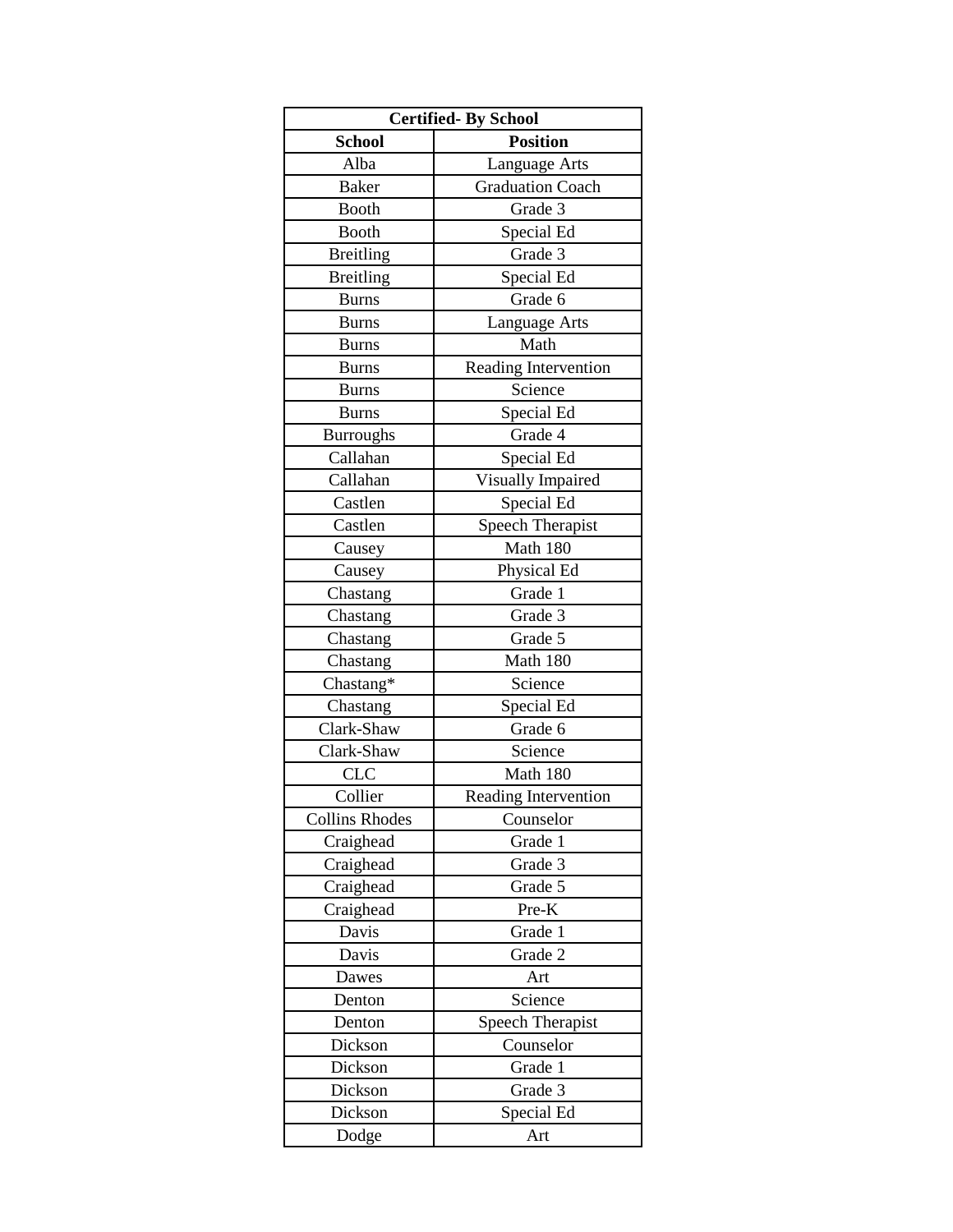| Dunbar                   | Dance                     |
|--------------------------|---------------------------|
| Eichold-Mertz            | Grade 5                   |
| Evans                    | Music                     |
| Evans                    | Special Ed                |
| Faulkner Voc Tech        | Math                      |
| <b>Faulkner Voc Tech</b> | <b>Masonry Instructor</b> |
| Fonde                    | Grade 2                   |
| <b>Forest Hill</b>       | <b>Math Intervention</b>  |
| <b>Forest Hill</b>       | Pace                      |
| <b>Forest Hill</b>       | Physical Ed               |
| <b>Forest Hill</b>       | Special Ed                |
| Grand Bay                | Grade 6                   |
| <b>Grand Bay</b>         | History                   |
| <b>Grand Bay</b>         | <b>Language Arts</b>      |
| <b>Grand Bay</b>         | <b>Social Studies</b>     |
| Grant                    | Special Ed                |
| Griggs                   | Grade 2                   |
| Griggs                   | Special Ed                |
| Hall                     | Intervention              |
| Hankins                  | Math 180                  |
| Hankins                  | Physical Ed               |
| Haskew                   | Grade 2                   |
| Hollingers Island        | Art                       |
| Holloway                 | Grade 4                   |
| Howard                   | Grade 2                   |
| Howard                   | Grade 5                   |
| <b>Indian Springs</b>    | Grade 1                   |
| <b>Indian Springs</b>    | Grade 4                   |
| Leinkauf                 | Grade 3                   |
| Lott                     | Math                      |
| Lott                     | Physical Ed               |
| Lott                     | <b>Social Studies</b>     |
| Maryvale                 | Grade 3                   |
| Maryvale                 | Grade 4                   |
| Maryvale                 | Physical Ed               |
| Maryvale                 | Special Ed                |
| <b>MAVL</b>              | Grade 2                   |
| <b>MAVL</b>              | Kindergarten              |
| <b>MAVL</b>              | Special Ed                |
| McDavid-Jones            | Kindergarten              |
| Meadowlake               | Kindergarten              |
| Montgomery               | Math                      |
| Montgomery               | Science                   |
| Montgomery               | Special Ed                |
| Murphy                   | <b>Driver Education</b>   |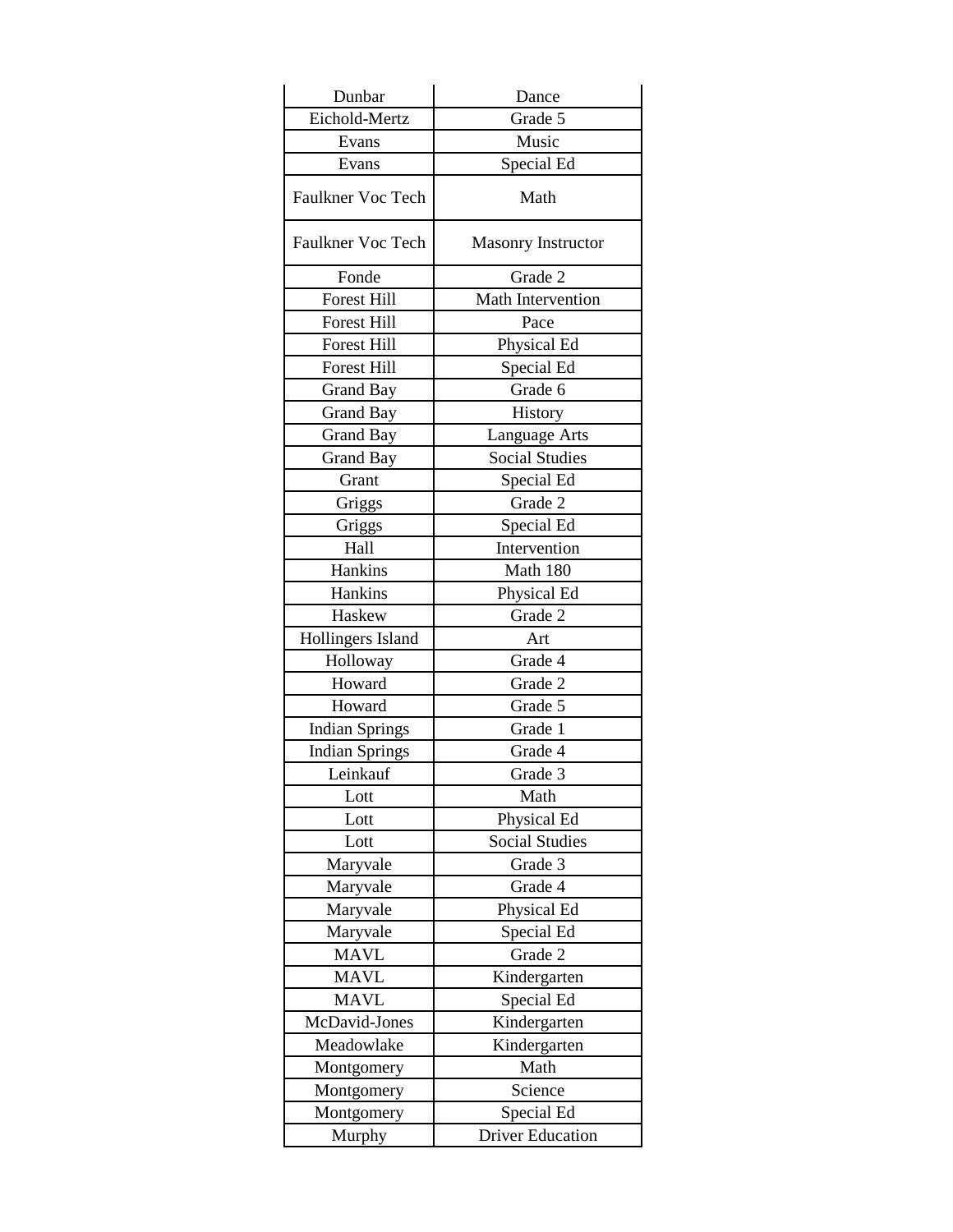| Murphy              | <b>Signature Academy</b><br>Specialist |
|---------------------|----------------------------------------|
| Old Shell           | Grade 3                                |
| Old Shell           | Grade 4                                |
| Orchard             |                                        |
|                     | Kindergarten                           |
| Phillips            | Math 180                               |
| Phillips            | Spanish                                |
| Pillans             | Counselor                              |
| Pillans             | Homebound                              |
| Rain                | Math 180                               |
| Scarborough         | Counselor                              |
| Scarborough*        | Math                                   |
| Semmes E/S          | Grade 4                                |
| Semmes M/S          | Grade 6                                |
| Semmes M/S          | Math 180                               |
| Shepard             | Grade 3                                |
| Spencer-Westlawn    | Special Ed                             |
| <b>Taylor White</b> | Grade 1                                |
| <b>Taylor White</b> | Grade 2                                |
| <b>Taylor White</b> | Grade 5                                |
| Theodore            | <b>Graduation Coach</b>                |
| Turner              | Intervention (part time)               |
| Vigor*              | <b>Biology</b>                         |
| Washington          | Grade 6                                |
| Washington*         | Math                                   |
|                     |                                        |
| Washington          | Special Ed                             |
| Will                | Grade 3                                |
| Will                | Grade 4                                |
| Will                | Math Intervention                      |
| Williamson*         | Math                                   |
| Williamson*         | Science                                |

\*A \$10,000.00 signing incentive is available for agreeing to teach Math or Science for three (3) years in designated schools (indicated by asterisks above). Assignment to one of the designated schools also enables the teacher to be eligible for the forgiveness of certain types of loans. The incentive will be disbursed over the three year term in the form of two installments per year. The Signing Incentive is for New Applicants OR for Former Employees